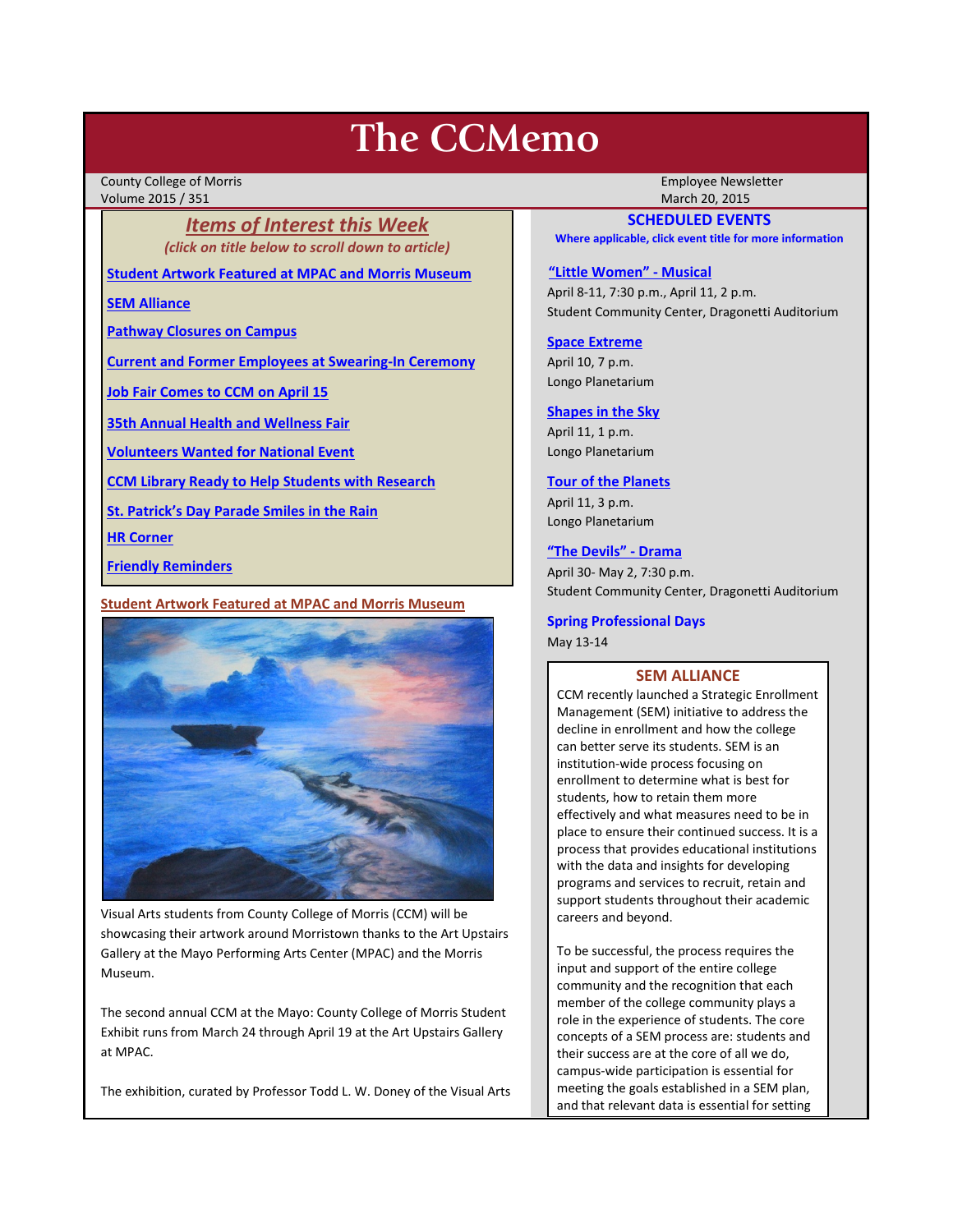Department at CCM, will feature approximately 45 pieces of student artwork.

A reception in honor of the student artists will be held on Wednesday, April 1, from 5-7 p.m., at the Upstairs Gallery, located at 100 South Street, Morristown.

Just a few miles away from MPAC, the Morris Museum will be hosting the CCM Spring 2015 Portfolio Class Exhibition from March 23 through April 16. The exhibit will display the culmination of the students' artwork from their two years at CCM. Read more at [http://tinyurl.com/l7d8h4g.](http://tinyurl.com/l7d8h4g)

### <span id="page-1-0"></span>**Pathway Closures on Campus**

The steel work on the Music Technology Building is nearing completion and the masonry and exterior building work will follow. During this next phase, campus safety will be maintained by limiting access to pathways as follows:

- The pathway that runs behind the Dragonetti Auditorium to the Henderson Hall stair intersection has been closed to vehicular and pedestrian traffic with fencing. Gates have been installed at both ends of the fencing to accommodate deliveries and other required admittance, which will be coordinated through Public Safety.
- The construction fence has been moved out to close off the pathway between the Student Community Center entrance (campus side) and Henderson Hall to prohibit pedestrian traffic. The suggested detour for pedestrian traffic is the pathway adjacent to Sheffield Hall.

Please see the map a[t http://tinyurl.com/pux6qxv](http://tinyurl.com/pux6qxv) for the location of the closed pathways. If you have any safety concerns, please contact the CCM Public Safety Department at ext. 5550.

#### <span id="page-1-1"></span>**Current and Former Employees at Swearing-In Ceremony**



Louise Massoni, financial aid advisor and scholarship coordinator at CCM, was honored to be an invited guest along with her husband,

direction, driving decisions and developing strategies and practices.

To keep the college community informed of the process as it takes place, we will be providing regular updates in the CCMemo. A SEM website – [www.ccm.edu/SEM](http://www.ccm.edu/SEM) – also has been launched providing the details of the college's process.

## **FRIENDLY REMINDERS**

### <span id="page-1-2"></span>**Commencement to Take Place May 22**

CCM's 46th Commencement Exercises will take place on Friday, May 22, at 10 a.m.

#### **2015-16 Advising Cadre Application**

Requests to serve on the 2015-16 Advising Cadre are now being accepted. Interested full-time faculty should review the 2015-16 Advising Cadre Guidelines and send their request to serve to Margaret Shepard [\(mshepard@ccm.edu\)](mailto:mshepard@ccm.edu) no later than Monday, April 6. Applicants will be notified of their selection by email after April. To read the guidelines, go t[o http://tinyurl.com/kf3guke.](http://tinyurl.com/kf3guke)

### **EOF Tricky Tray Coming Up**

The eighth annual Educational Opportunity Fund Tricky Tray is scheduled for Thursday, April 23, from 10 a.m. – 4 p.m. in the Student Community Center lobby. Tickets are one for \$1, six for \$5 and 15 for \$10. Winners will be contacted on April 27 and need not be present. For more information, see the flyer a[t http://tinyurl.com/n56pteg.](http://tinyurl.com/n56pteg)

# **Counseling and Student Success Workshops**

The CCM Office of Counseling and Student Success is hosting multiple upcoming workshops that are designed to help students in a number of important areas. A full schedule of Spring Semester workshops can be found a[t http://tinyurl.com/nw46tdr.](http://tinyurl.com/nw46tdr) The following is a description the next event.

## **Effective Communication Strategies Wednesday, March 25, 11 a.m., in Cohen Hall, Room 161**

Communication is a vital part of our everyday lives. In this workshop, participants learn effective non-verbal communication strategies that will allow for trust, respect and create an environment where problem solving can thrive. By learning these strategies, participants will be able to better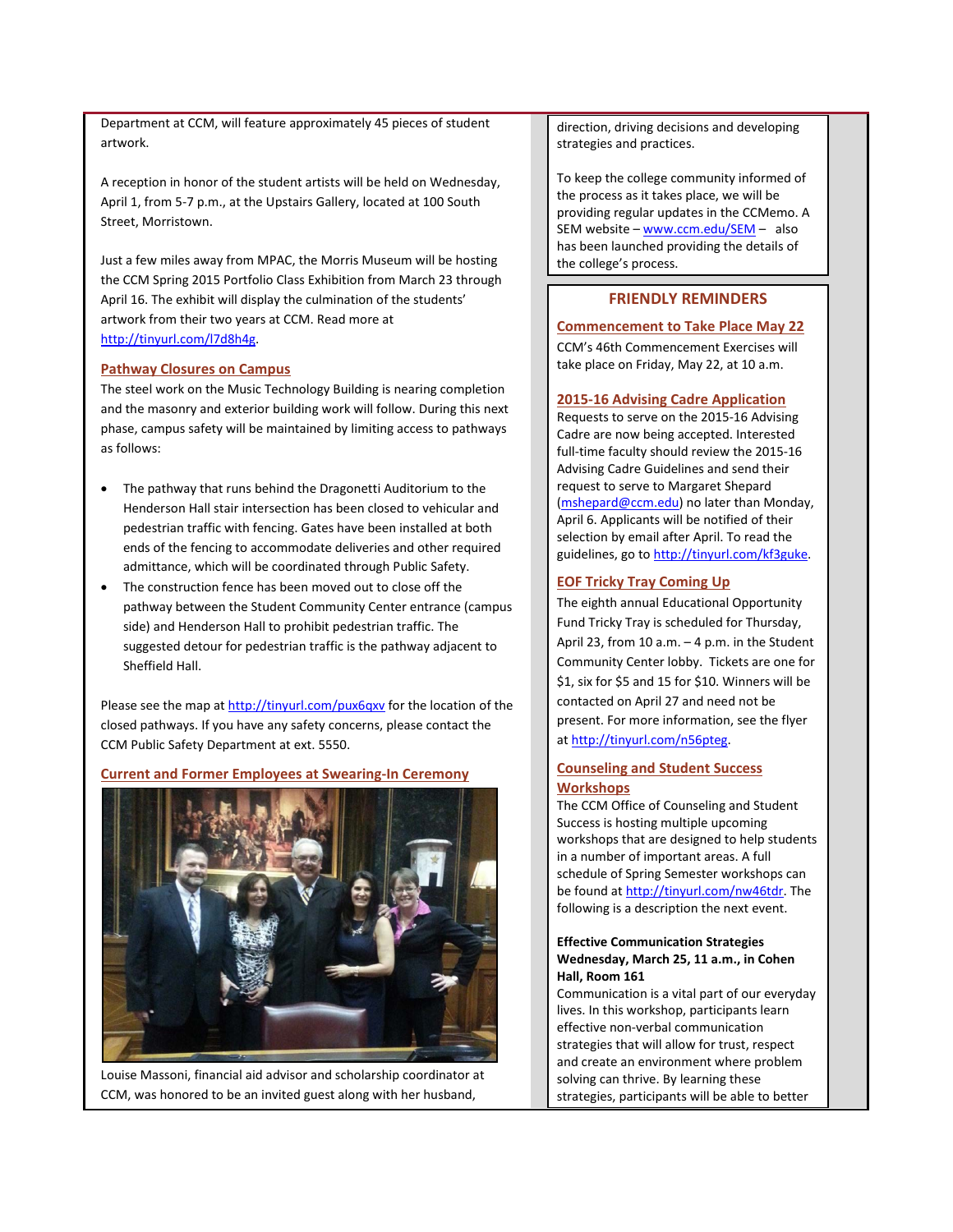Donald, to attend the celebratory swearing in of Vincent F. Papalia to the United States Bankruptcy Court as judge for the District of New Jersey on March 11. Judge Papalia, who is the husband of former CCM employee Fernanda Papalia, was appointed to this position on December 29, 2014, and will serve a 14-year term. Pictured from left to right are Donald Massoni, Louise Massoni, Judge Papalia, Fernanda Papalia and former CCM Registrar Michele Dunn.

## <span id="page-2-0"></span>**Job Fair Comes to CCM on April 15**

The Spring Job Fair, hosted by CCM Career Services, will be held on Wednesday, April 15, from 9:30 a.m. – 12:30 p.m. in the Student Community, Davidson Rooms. More information ca be found at the events webpage at [http://tinyurl.com/n6vwj2b.](http://tinyurl.com/n6vwj2b) A list of attending employers, updated on an ongoing basis, can be found directly at [http://tinyurl.com/og5bdyz.](http://tinyurl.com/og5bdyz)

## <span id="page-2-1"></span>**35th Annual Health and Wellness Fair**

The 35th annual CCM Health and Wellness Fair will take place on Thursday, April 16, from 10 a.m. – 2 p.m. in the Student Community Center. The event is free and features 40 local health and wellness vendors. Event goers will be able to take part in health screenings, raffles, giveaways and more. See full details at [http://tinyurl.com/odkc9rd.](http://tinyurl.com/odkc9rd)

# <span id="page-2-2"></span>**Volunteers Wanted for National Event**



CCM will be hosting Send Silence Packing, a nationally recognized public education exhibit of 1,100 backpacks, representing the number of students who die by suicide every year. It will take place on Thursday, April 30, from 11 a.m. to 7 p.m., with a candle-light vigil to follow.

Volunteers are needed to help monitor the backpacks, to hand out information cards and to guide attendees who'd like to speak with a counselor from the counseling office. Those who'd like to volunteer are asked to contact Ariella Panek a[t apanek@ccm.edu](mailto:apanek@ccm.edu) or ext. 5238. The event is sponsored by Campus Life, CCM Special Events, Counseling and Student Success, and the CCM Active Minds Club.

#### connect with others.

#### **The Writing Institute II**

Because of everyone's reaction to the last Writing Institute workshop in December, Professor Ken Shouler, philosophy, will continue to deemphasize the mechanics of selling writing and emphasize the principles of good writing. Writing Institute II meetings are 12:30 p.m. in the CTE office on April 7 and April 28. Register for the Writing Institute workshops on the CTE website at [http://tinyurl.com/ormwsa7.](http://tinyurl.com/ormwsa7)

### **Library Novella Book Club**

The CCM Library Novella Book Club will be discussing "39 Steps" by John Buchan on Wednesday, March 25, from noon to 1 p.m. and all employees are welcome to attend. The club typically meets the last Wednesday of the month in the library conference room. Those with questions can contact ext. 5278.

## **HR CORNER**

## <span id="page-2-3"></span>**Managing Stress Instantly**



The college's new Employee Assistance Provider, Barnabas Health, will be hosting a lunch-and-learn session on Managing Stress Instantly on Thursday, March 26, from noon to 1 p.m. in the Learning Resource Center, Room 122.

Robert Friedman will present techniques and strategies from his book, "How to Relax in 60 Seconds or Less." Participants will learn how to create instant relaxation and develop an effective buffer zone between their stressors and their health. Space is limited, so please RSVP to Rita in Human Resources at ext. 5041 or [rragany-bayer@ccm.edu](mailto:rragany-bayer@ccm.edu) if you would like to attend.

**Retirement Consultations** One-on-one counseling sessions are available